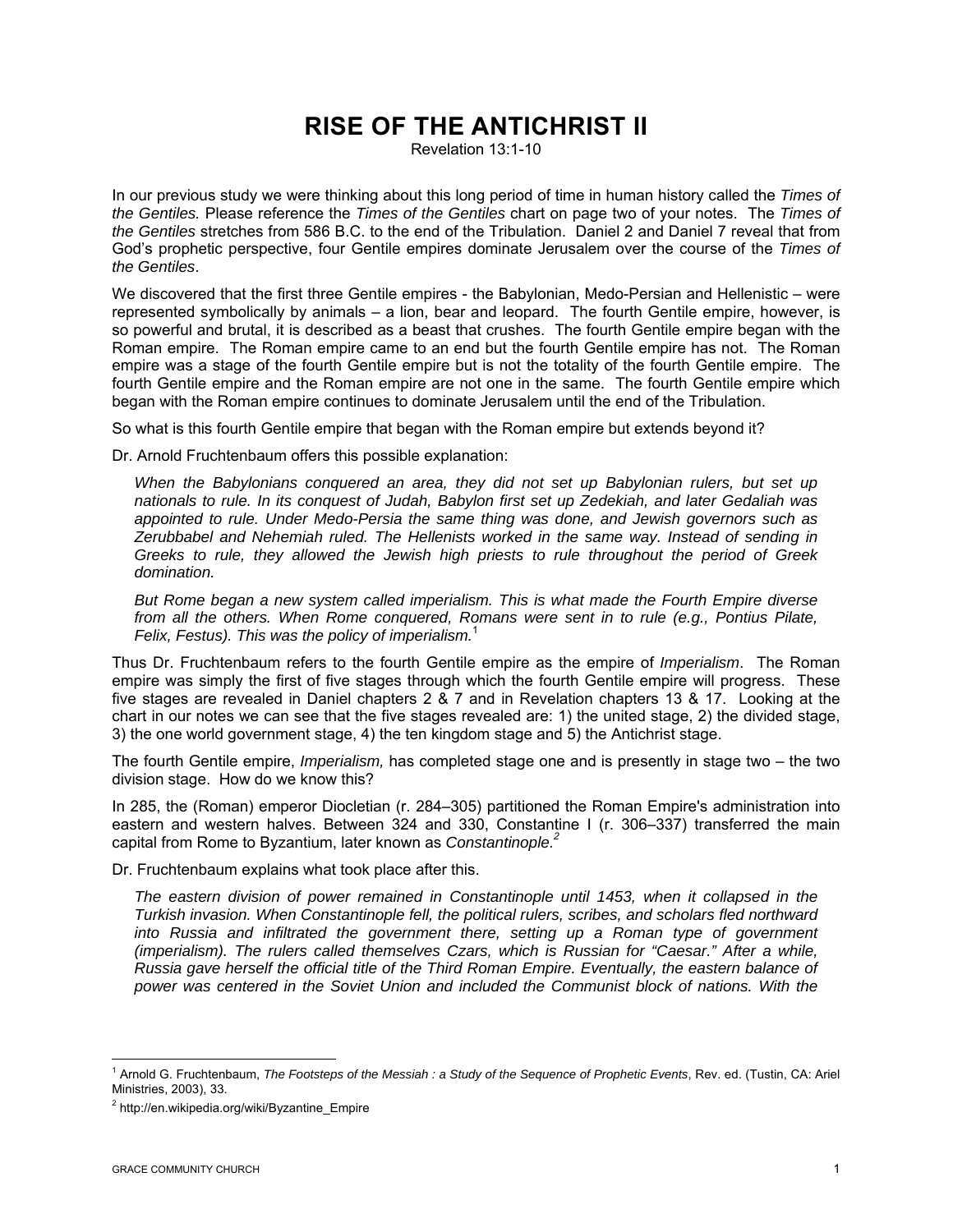*collapse of European communism, the eastern balance shifted to Russia and the Commonwealth of Independent States (CIS).<sup>3</sup>*

*The western division of power remained in Rome from 364 to 476, when Rome fell. From there it shifted to France, especially with the power gained by Charlemagne in A.D. 800. He called his domain the Holy Roman Empire of the Frankish Nation. In 962, Otto I of Germany defeated the Franks and set up the Holy Roman Empire of the German Nation. The leaders named themselves Kaisers, which is German for "Caesar." Since then, especially after World War I, the western balance of power has been centered in the democratic nations of the west.* 

*So then, in 364 the Two Division Stage began and continues to the present day.4*

With this background we are better able to understand the symbols used to describe the Antichrist in Revelation 13. As we discovered previously, Revelation 13 reveals that during the second half of the 7 year Tribulation Satan will work through the Antichrist and the False Prophet to pursue his goals of destroying the Jews and receiving the worship of mankind.

Verses 1-10 focus on the Antichrist; verses 11-18 the False Prophet.

The highly symbolic description of the Antichrist found in verses 1 & 2 is taken from the Old Testament book of Daniel chapter 7. In Daniel 7 (also Daniel 2) God revealed that four Gentile empires would dominate Jerusalem over the course of the *Times of the Gentiles.* The Babylonian empire, represented as a lion, was the first Gentile empire to dominate Jerusalem beginning in 586 B.C (Dan. 7:4). The Medo-Persian empire, represented as a bear, was the second (Dan. 7:5). The Grecian (Hellenistic) empire, represented as a leopard, was the third (Dan. 7:6). The Roman empire and its successive forms, represented as a powerful beast, is the fourth (Dan. 7:7-8).

Having this background from Daniel 7 we can interpret the symbols used to describe the Antichrist in Revelation 13:2

## **Revelation 13:2 (ESV)**   $2$  And the beast that I saw was like a leopard; its feet were like a bear's, and its mouth was like a lion's mouth.

Revelation 13:2 is revealing that the Antichrist's rise to world domination will have characteristics associated with the Hellenistic, Medo-Persian and Babylonian empires. The leopard symbolizes the speed by which the Greek army under Alexander conquered. The bear symbolizes the overwhelming power by which the Medo-Persian army conquered. The lion symbolizes the intimidation and strength by which the Babylonians conquered. Revelation 13:2 reveals that the Antichrist's rise to power in the second half of the Tribulation will be accomplished swiftly through overwhelming power using tactics of intimidation.

Whereas Revelation 13:2 describes *how the Antichrist will rise to power* midway through the Tribulation, Revelation 13:1 reveals *the kings whom the Antichrist will conquer* in his drive for world domination. These ten kings are symbolized by the ten horns.

## **Revelation 13:1 (ESV)**   $<sup>1</sup>$  And I saw a beast rising out of the sea, with ten horns and seven heads, with ten diadems on its horns</sup> and blasphemous names on its heads.

Turn once again to Daniel 7 and to verse 7. Remember, this vision is about the *Times of the Gentiles* and reveals the four Gentile empires that trample Jerusalem over the course of the *Times of the Gentiles.*  Verses 4, 5, & 6 revealed the first three empires: Babylon, Medo-Persia and Greece. Verses 7-8 reveal the fourth empire.

# **Daniel 7:7–8 (ESV)**

 $^7$  After this I saw in the night visions, and behold, a fourth beast, terrifying and dreadful and exceedingly strong. It had great iron teeth; it devoured and broke in pieces and stamped what was left with its feet. It was different from all the beasts that were before it, and it had ten horns. <sup>8</sup> I considered the horns, and

<sup>&</sup>lt;sup>3</sup> Fruchtenbaum, pg 34.

<sup>4</sup> Fruchtenbaum, pgs 34–35.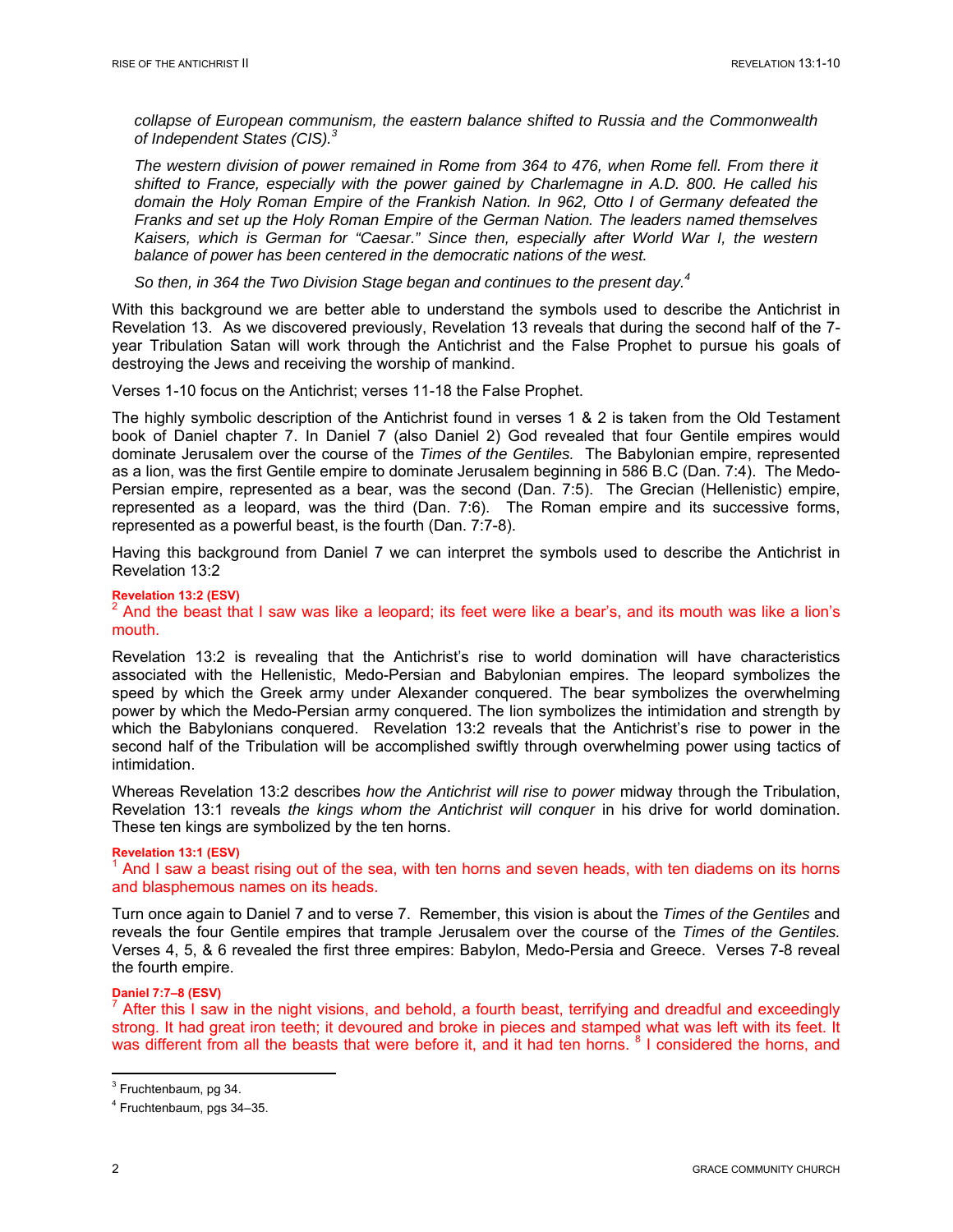behold, there came up among them another horn, a little one, before which three of the first horns were plucked up by the roots. And behold, in this horn were eyes like the eyes of a man, and a mouth speaking great things.

These verses reveal that from the fourth Gentile empire of *Imperialism* ten horns (representing ten kings/kingdoms) will arise. Referencing your chart, this will be the fourth stage of the fourth Gentile empire The Ten Kingdom Stage. As you will see in a moment, Daniel 7:23 reveals that the fourth Gentile empire will devour the whole earth prior to the rise of the ten horns. Thus, Daniel 7:23 also reveals the third stage of the fourth Gentile empire, the One World Government Stage.

Ten horns will rise from within the fourth Gentile empire followed by an eleventh horn. The meaning of these horns is explained in Daniel 7:23-27 and in Revelation 17:12-14

#### Let's first study Daniel 7:23-27

#### **Daniel 7:23–27 (ESV)**

<sup>23</sup> "Thus he said: 'As for the fourth beast, there shall be a fourth kingdom on earth, which shall be different from all the kingdoms, and it shall devour the whole earth, and trample it down, and break it to pieces. <sup>24</sup> As for the ten horns, out of this kingdom ten kings shall arise, and another shall arise after them; he shall be different from the former ones, and shall put down three kings. <sup>25</sup> He shall speak words against the Most High, and shall wear out the saints of the Most High, and shall think to change the times and the law; and they shall be given into his hand for a time, times, and half a time. <sup>26</sup> But the court shall sit in judgment, and his dominion shall be taken away, to be consumed and destroyed to the end.<sup>27</sup> And the kingdom and the dominion and the greatness of the kingdoms under the whole heaven shall be given to the people of the saints of the Most High; his kingdom shall be an everlasting kingdom, and all dominions shall serve and obey him.'

Verse 24 reveals that the ten horns represent ten kings/kingdoms that will arise from the fourth Gentile empire. It is important to realize that these ten horns/kings are *contemporaries*; they rise to power at the same time after The One World Government Stage. It is these ten kings that the Antichrist is seeking to conquer from the beginning of the Tribulation (6:1-2). Antichrist is the eleventh horn, puts down three and becomes the eighth horn when the remaining seven subject themselves to his rule.

By conquering the ten horns Antichrist will achieve world domination and press his campaign against the Jews for the final 3  $\frac{1}{2}$  years of the Tribulation (vs 25 – "time, times and half a time"). The reign of Antichrist will end with the 2nd Coming of Messiah.

Revelation 17 gives us further insight into the ten horns. An angel is explaining to the Apostle John the meaning of the ten horns. Keep in mind this took place in 96 A.D.

## **Revelation 17:12–14 (ESV)**

 $12$  And the ten horns that you saw are ten kings who have not yet received royal power, but they are to receive authority as kings for one hour, together with the beast. <sup>13</sup> These are of one mind, and they hand over their power and authority to the beast.<sup>14</sup> They will make war on the Lamb, and the Lamb will conquer them, for he is Lord of lords and King of kings, and those with him are called and chosen and faithful."

This passage reveals that the ten horns are ten kings whom Antichrist will conquer. The seven kings (Dan. 7:24) who survive the Antichrist's attacks will join him in his campaign against the Jews and against followers of Jesus. This coalition led by the Antichrist will be destroyed at the 2nd Coming of Jesus.

## **REFLECTION**

In this study we are applying the principles of the previous: reading slowly, absorbing smaller pieces of information and reviewing. Hopefully we now understand what is being conveyed about the Antichrist through the symbols of the leopard, bear and lion. So also, we understand the symbolism of the ten horns.

In this study we discovered that the first two stages of the fourth Gentile empire have been fulfilled in human history. The United Stage of the Roman empire and The Two Division Stage of the east-west balance of power are realities even secular historians acknowledge. I trust you realize or are growing to